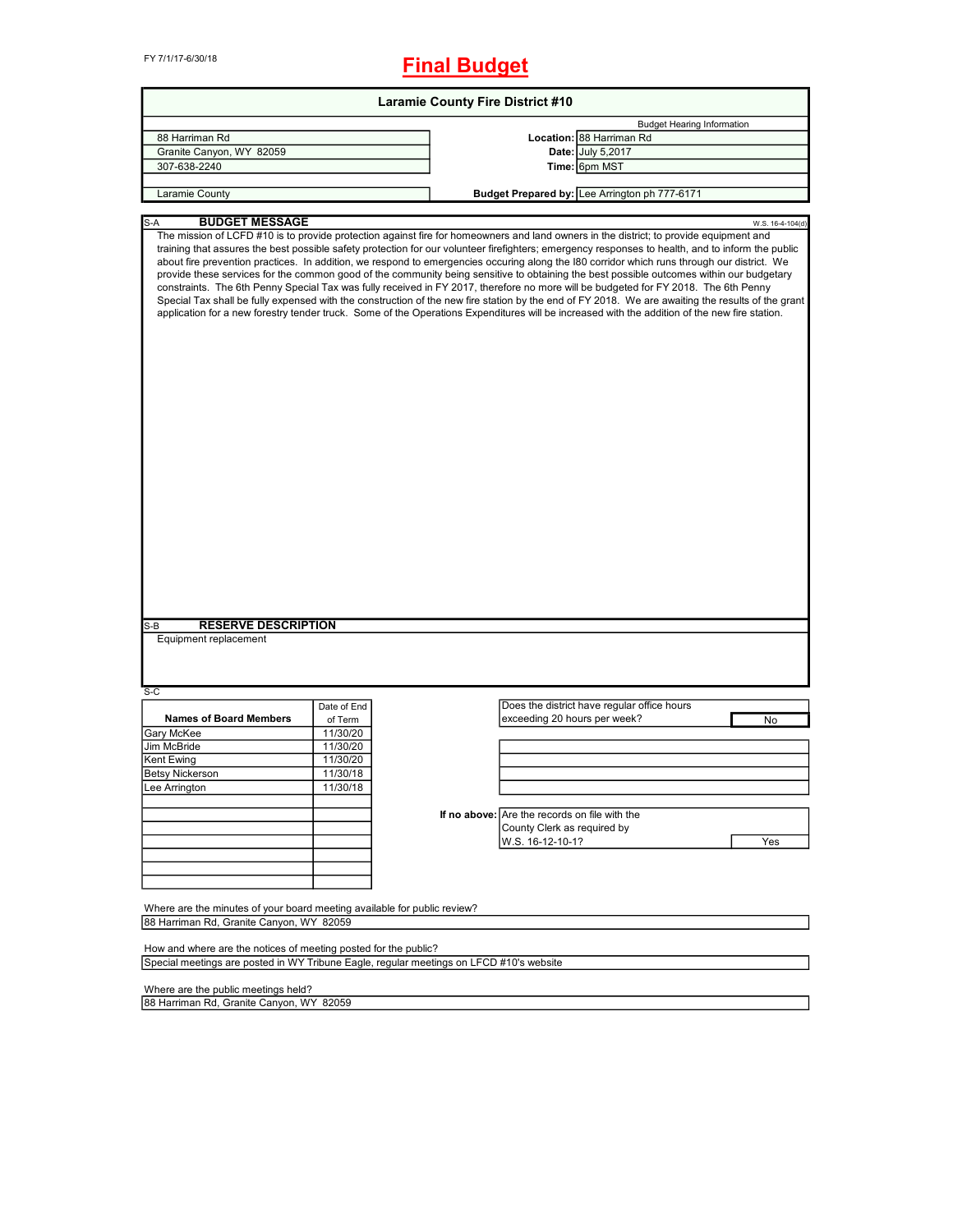## **FINAL BUDGET SUMMARY**

|       | <b>OVERVIEW</b>                                             |           | 2016-2017<br>Estimated | 2017-2018<br>Proposed | Final Approval |
|-------|-------------------------------------------------------------|-----------|------------------------|-----------------------|----------------|
|       |                                                             |           |                        |                       |                |
| $S-1$ | <b>Total Budgeted Expenditures</b>                          | \$102,271 | \$756.486              | \$1,018,535           | \$1,018,535    |
| $S-2$ | <b>Total Principal to Pay on Debt</b>                       | \$0       | \$0                    | \$0                   | \$0            |
| $S-3$ | <b>Total Change to Restricted Funds</b>                     | \$307,577 | $-$ \$429,073          | $-$ \$654.500         | $-$654,500$    |
|       |                                                             |           |                        |                       |                |
| $S-4$ | <b>Total General Fund and Forecasted Revenues Available</b> | \$543,274 | \$432,559              | \$461.469             | \$461,469      |
|       |                                                             |           |                        |                       |                |
| $S-5$ | Amount requested from County Commissioners                  | \$417,816 | \$301,909              | \$95,000              | \$95,000       |
|       |                                                             |           |                        |                       |                |
| $S-6$ | <b>Additional Funding Needed:</b>                           |           |                        | \$0                   | \$0            |

|        | <b>REVENUE SUMMARY</b>                       |           | 2016-2017   | 2017-2018   | <b>Final Approval</b>            |
|--------|----------------------------------------------|-----------|-------------|-------------|----------------------------------|
|        |                                              | Actual    | Estimated   | Proposed    |                                  |
|        |                                              |           |             |             |                                  |
| $S-7$  | <b>Operating Revenues</b>                    | \$0       | \$0         | \$0         | \$0                              |
| $S-8$  | Tax levy (From the County Treasurer)         | \$85,565  | \$83,297    | \$95,000    | \$95,000                         |
| $S-9$  | <b>Government Support</b>                    | \$27,000  | \$27.000    | \$3.000     | \$3.000                          |
| $S-10$ | <b>Grants</b>                                | \$24,940  | \$12,519    | \$270,000   | \$270,000                        |
| $S-11$ | Other County Support (Not from Co. Treas.)   | \$332,251 | \$218,612   | \$0         | \$0                              |
| $S-12$ | <b>Miscellaneous</b>                         | \$1,736   | \$2,667     | \$520       | \$520                            |
| $S-13$ | <b>Other Forecasted Revenue</b>              | \$0       | \$0         | \$0         | \$0                              |
|        |                                              |           |             |             |                                  |
| $S-14$ | <b>Total Revenue</b>                         | \$471,492 | \$344.095   | \$368,520   | \$368.520                        |
|        | FY 7/1/17-6/30/18                            |           |             |             | Laramie County Fire District #10 |
|        | <b>EXPENDITURE SUMMARY</b>                   | 2015-2016 | 2016-2017   | 2017-2018   |                                  |
|        |                                              | Actual    | Estimated   | Proposed    | <b>Final Approval</b>            |
|        |                                              |           |             |             |                                  |
| $S-15$ | <b>Capital Outlay</b>                        | \$35,337  | \$696,476   | \$956,400   | \$956,400                        |
| $S-16$ | <b>Interest and Fees On Debt</b>             | \$0       | \$0         | \$0         | \$0                              |
| $S-17$ | Administration                               | \$4,115   | \$3,890     | \$6,045     | \$6,045                          |
| $S-18$ | <b>Operations</b>                            | \$54,350  | \$48,795    | \$44,340    | \$44,340                         |
| $S-19$ | <b>Indirect Costs</b>                        | \$8,469   | \$7,325     | \$11,750    | \$11,750                         |
|        |                                              |           |             |             |                                  |
| $S-20$ | <b>Total Expenditures</b>                    | \$102,271 | \$756,486   | \$1,018,535 | \$1,018,535                      |
|        |                                              |           |             |             |                                  |
|        | <b>DEBT SUMMARY</b>                          | 2015-2016 | 2016-2017   | 2017-2018   |                                  |
|        |                                              | Actual    | Estimated   | Proposed    | <b>Final Approval</b>            |
|        |                                              |           |             |             |                                  |
| $S-21$ | <b>Principal Paid on Debt</b>                | \$0       | \$0         | \$0         | \$0                              |
|        |                                              |           |             |             |                                  |
|        | <b>CASH AND INVESTMENTS</b>                  | 2015-2016 | 2016-2017   | 2017-2018   | <b>Final Approval</b>            |
|        |                                              | Actual    | Estimated   | Proposed    |                                  |
|        |                                              |           |             |             |                                  |
| $S-22$ | TOTAL GENERAL FUNDS                          | \$71,782  | \$88,464    | \$92,949    | \$92,949                         |
|        |                                              |           |             |             |                                  |
|        | <b>Summary of Reserve Funds</b>              |           |             |             |                                  |
| $S-23$ | <b>Beginning Balance in Reserve Accounts</b> |           |             |             |                                  |
| $S-24$ | a. Depreciation Reserve                      | \$729.980 | \$1,062,270 | \$657.847   | \$657,847                        |
| $S-25$ | b. Other Reserve                             | \$0       | \$0         | \$0         | \$0                              |
| $S-26$ | c. Emergency Reserve (Cash)                  | \$207,178 | \$182,465   | \$157,815   | \$157,815                        |
|        | Total Reserves (a+b+c)                       | \$937,158 | \$1,244,735 | \$815,662   | \$815,662                        |
| $S-27$ | Amount to be added                           |           |             |             |                                  |
| $S-28$ | a. Depreciation Reserve                      | \$332,290 | \$220,577   | \$250       | \$250                            |
| $S-29$ | b. Other Reserve                             | \$0       | \$0         | \$0         | \$0                              |
| $S-30$ | c. Emergency Reserve (Cash)                  | \$287     | \$286       | \$250       | \$250                            |
|        | Total to be added (a+b+c)                    | \$332,577 | \$220.863   | \$500       | \$500                            |

| $S-30$ | c. Emergency Reserve (Cash)          | \$287       | \$286       | \$250     | \$250                 |
|--------|--------------------------------------|-------------|-------------|-----------|-----------------------|
|        | Total to be added (a+b+c)            | \$332.577   | \$220.863   | \$500     | \$500                 |
|        |                                      |             |             |           |                       |
| $S-31$ | Subtotal                             | \$1.269.735 | \$1.465.598 | \$816.162 | \$816.162             |
| S-32   | Less Total to be spent               | \$25,000    | \$649.936   | \$655,000 | \$655,000             |
| $S-33$ | TOTAL RESERVES AT END OF FISCAL YEAR | \$1,244,735 | \$815,662   | \$161.162 | \$161.162             |
|        |                                      |             |             |           | <b>End of Summary</b> |

Date adopted by Special District

*Budget Officer / District Official (if not same as "Submitted by")*

Granite Canyon, WY 82059

**DISTRICT ADDRESS:** 88 Harriman Rd **PREPARED** BY: Lee Arrington ph 777-6171

**DISTRICT PHONE:** 307-638-2240

3/27/17 *Form approved by Wyoming Department of Audit, Public Funds Division* Prepared in compliance with the Uniform Municipal Fiscal Procedures Act (W.S. 16-4-101 through 124) as it applies.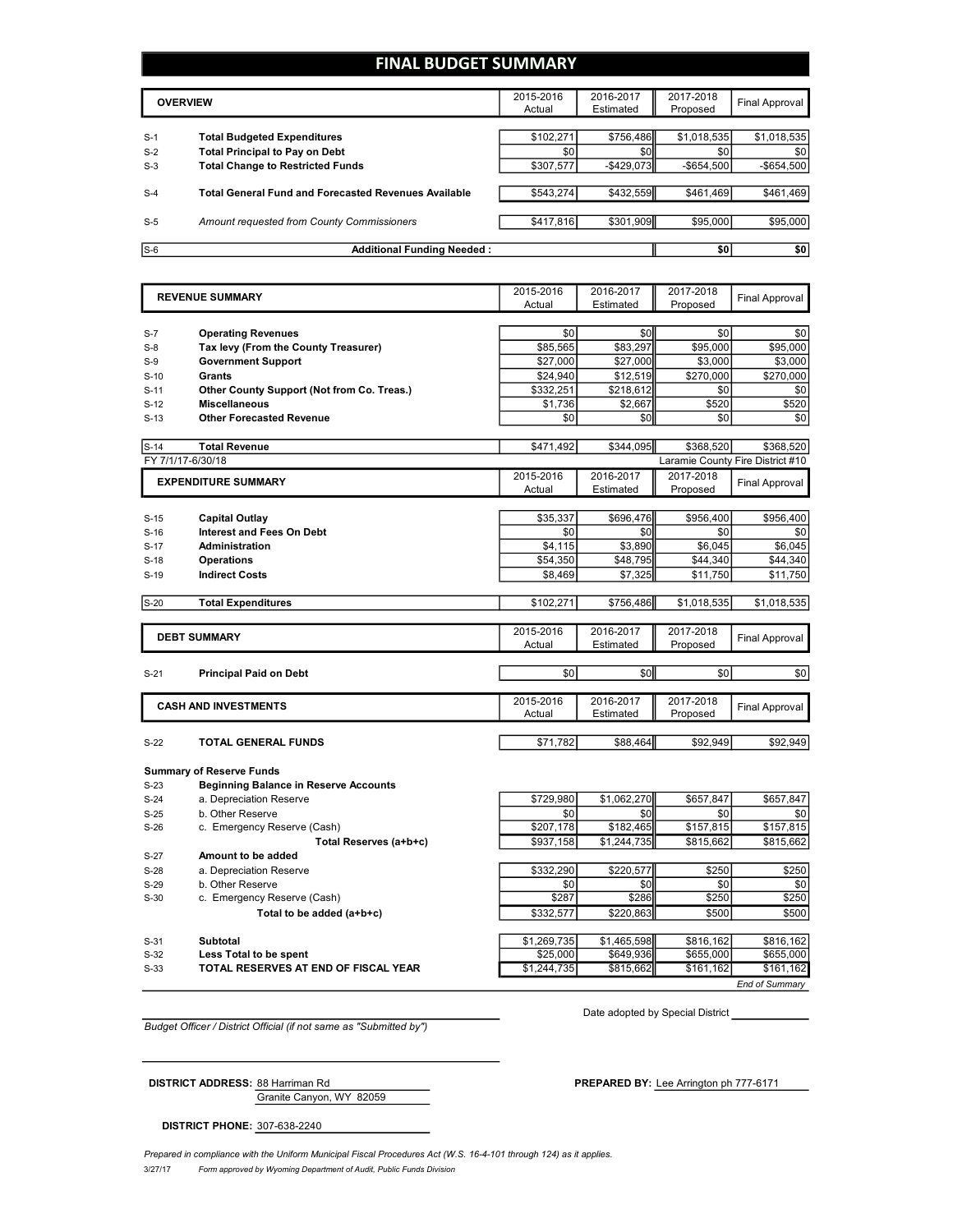# **Final Budget**

Laramie County Fire District #10

**NAME OF DISTRICT/BOARD**

**FYE** 6/30/2018

|         | <b>NAME OF DISTRICT/BOARD</b>                  |                 |               |            |                       |
|---------|------------------------------------------------|-----------------|---------------|------------|-----------------------|
|         | PROPERTY TAXES AND ASSESSMENTS                 |                 |               |            |                       |
|         |                                                | 2015-2016       | 2016-2017     | 2017-2018  |                       |
|         |                                                | Actual          | Estimated     | Proposed   | <b>Final Approval</b> |
| $R-1$   | <b>Property Taxes and Assessments Received</b> |                 |               |            |                       |
| $R-1.1$ | Tax Levy (From the County Treasurer)           | \$85,565        | \$83,297      | \$95,000   | \$95,000              |
| $R-1.2$ | <b>Other County Support</b>                    | \$332,251       | \$218,612     |            |                       |
|         |                                                |                 |               |            |                       |
|         | <b>FORECASTED REVENUE</b>                      |                 |               |            |                       |
|         |                                                | 2015-2016       | 2016-2017     | 2017-2018  | <b>Final Approval</b> |
|         |                                                | Actual          | Estimated     | Proposed   |                       |
| $R-2$   | <b>Revenues from Other Governments</b>         |                 |               |            |                       |
| $R-2.1$ | State Aid                                      |                 |               |            |                       |
| $R-2.2$ | Additional County Aid (non-treasurer)          | \$27,000        | \$27,000      | \$3,000    | \$3,000               |
| $R-2.3$ | City (or Town) Aid                             |                 |               |            |                       |
| $R-2.4$ | Other (Specify)                                |                 |               |            |                       |
| $R-2.5$ | <b>Total Government Support</b>                | \$27,000        | \$27,000      | \$3,000    | \$3,000               |
| $R-3$   | <b>Operating Revenues</b>                      |                 |               |            |                       |
| $R-3.1$ | <b>Customer Charges</b>                        |                 |               |            |                       |
| $R-3.2$ | Sales of Goods or Services                     |                 |               |            |                       |
| $R-3.3$ | <b>Other Assessments</b>                       |                 |               |            |                       |
| $R-3.4$ | <b>Total Operating Revenues</b>                | $\overline{30}$ | $\frac{6}{5}$ | $\sqrt{6}$ | $\overline{50}$       |
| $R-4$   | Grants                                         |                 |               |            |                       |
| $R-4.1$ | <b>Direct Federal Grants</b>                   |                 |               | \$270,000  | \$270,000             |
| $R-4.2$ | Federal Grants thru State Agencies             |                 |               |            |                       |
| $R-4.3$ | <b>Grants from State Agencies</b>              | \$24,940        | \$12,519      |            |                       |
| $R-4.4$ | <b>Total Grants</b>                            | \$24,940        | \$12,519      | \$270,000  | \$270,000             |
| $R-5$   | <b>Miscellaneous Revenue</b>                   |                 |               |            |                       |
| $R-5.1$ | Interest                                       | \$1,736         | \$2,667       | \$520      | \$520                 |
| $R-5.2$ | Other: Specify                                 |                 |               |            |                       |
| $R-5.3$ | Other: Additional                              |                 |               |            |                       |
| $R-5.4$ | <b>Total Miscellaneous</b>                     | \$1,736         | \$2,667       | \$520      | \$520                 |
| $R-5.5$ | <b>Total Forecasted Revenue</b>                | \$53,676        | \$42,186      | \$273,520  | \$273,520             |
| $R-6$   | <b>Other Forecasted Revenue</b>                |                 |               |            |                       |
| $R-6.1$ | a. Other past due-as estimated by Co. Treas.   |                 |               |            |                       |
| $R-6.2$ | b. Other forecasted revenue (specify):         |                 |               |            |                       |
| $R-6.3$ |                                                |                 |               |            |                       |
|         |                                                |                 |               |            |                       |

R-6.4 R-6.5

R-6.6 **Total Other Forecasted Revenue (a+b)** \$0 \$0 \$0 \$0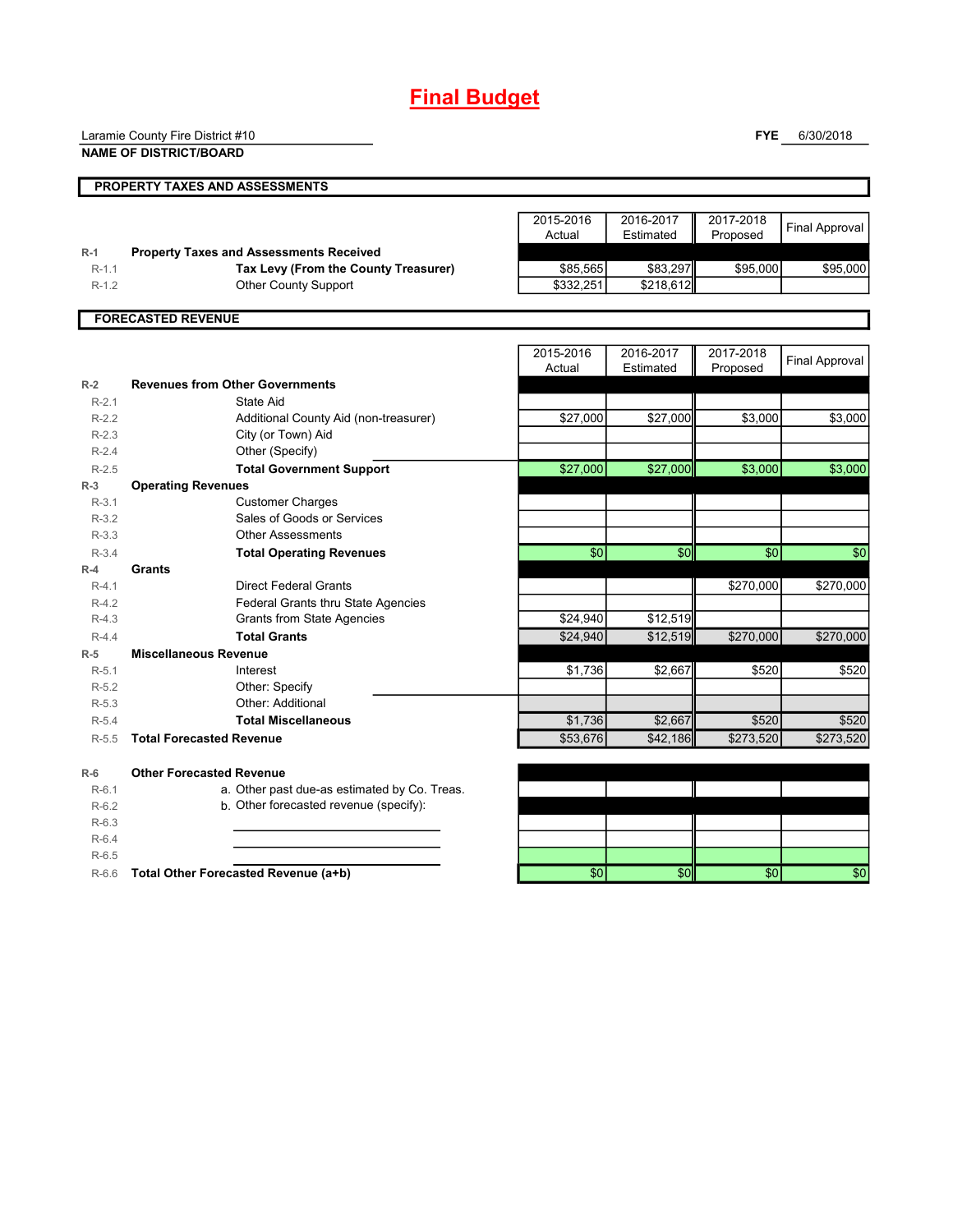## **CAPITAL OUTLAY BUDGET**

| E-1       | <b>Capital Outlay</b> |                         |
|-----------|-----------------------|-------------------------|
| $E - 1.1$ |                       | <b>Real Property</b>    |
| $F-12$    |                       | Vehicles                |
| $F-1.3$   |                       | <b>Office Equipment</b> |
| $F-14$    |                       | Other (Specify)         |
| $F-1.5$   |                       | SCBA system & radios    |
| $F-16$    |                       |                         |
| $F-17$    |                       |                         |
| $F-1.8$   | TOTAL CAPITAL OUTLAY  |                         |

|         |                             |                      | 2015-2016 | 2016-2017 | 2017-2018 |                |
|---------|-----------------------------|----------------------|-----------|-----------|-----------|----------------|
|         |                             |                      | Actual    | Estimated | Proposed  | Final Approval |
|         | <b>Capital Outlay</b>       |                      |           |           |           |                |
| $E-1.1$ |                             | <b>Real Property</b> | \$2,114   | \$625,000 | \$625,000 | \$625,000      |
| $E-1.2$ |                             | Vehicles             |           | \$30,813  | \$305,000 | \$305,000      |
| $E-1.3$ |                             | Office Equipment     |           |           |           |                |
| $E-1.4$ |                             | Other (Specify)      |           |           |           |                |
| $E-1.5$ |                             | SCBA system & radios | \$33,224  | \$40,663  | \$26,400  | \$26,400       |
| $E-1.6$ |                             |                      |           |           |           |                |
| $E-1.7$ |                             |                      |           |           |           |                |
| $E-1.8$ | <b>TOTAL CAPITAL OUTLAY</b> |                      | \$35,337  | \$696,476 | \$956,400 | \$956,400      |

#### **ADMINISTRATION BUDGET**

| $E-2$     | <b>Personnel Services</b>            |                              |
|-----------|--------------------------------------|------------------------------|
| $E - 2.1$ |                                      | Administrator                |
| $E-2.2$   |                                      | Secretary                    |
| $E - 2.3$ |                                      | Clerical                     |
| $E-2.4$   |                                      | Other (Specify)              |
| $E - 2.5$ |                                      |                              |
| $E-2.6$   |                                      |                              |
| $E - 2.7$ |                                      |                              |
| $E-3$     | <b>Board Expenses</b>                |                              |
| $E - 3.1$ |                                      | Travel                       |
| $E - 3.2$ |                                      | Mileage                      |
| $E - 3.3$ |                                      | Other (Specify)              |
| $E - 3.4$ |                                      | Newsletter                   |
| $E - 3.5$ |                                      |                              |
| $E - 3.6$ |                                      |                              |
| $F-4$     | <b>Contractual Services</b>          |                              |
| $E - 4.1$ |                                      | Legal                        |
| $E-4.2$   |                                      | Accounting/Auditing          |
| $E-4.3$   |                                      | Other (Specify)              |
| $E-4.4$   |                                      | Advertising                  |
| $E-4.5$   |                                      |                              |
| $E-4.6$   |                                      |                              |
| $E-5$     | <b>Other Administrative Expenses</b> |                              |
| $E - 5.1$ |                                      | <b>Office Supplies</b>       |
| $E - 5.2$ |                                      | Office equipment, rent & rep |
| $E - 5.3$ |                                      | Education                    |
| $E - 5.4$ |                                      | Registrations                |
| $E - 5.5$ |                                      | Other (Specify)              |
| $E - 5.6$ |                                      | <b>Bank Service Charges</b>  |
| $E - 5.7$ |                                      |                              |
| $E - 5.8$ |                                      |                              |
| $E-6$     | <b>TOTAL ADMINISTRATION</b>          |                              |

|                          |                                      | 2015-2016<br>Actual | 2016-2017<br>Estimated | 2017-2018<br>Proposed | <b>Final Approval</b> |
|--------------------------|--------------------------------------|---------------------|------------------------|-----------------------|-----------------------|
| Ż                        | <b>Personnel Services</b>            |                     |                        |                       |                       |
| $E - 2.1$                | Administrator                        |                     |                        |                       |                       |
| $E - 2.2$                | Secretary                            | \$495               | \$595                  | \$595                 | \$595                 |
| $E - 2.3$                | Clerical                             | \$18                | \$100                  | \$150                 | \$150                 |
| $E - 2.4$                | Other (Specify)                      |                     |                        |                       |                       |
| $E-2.5$                  |                                      |                     |                        |                       |                       |
| $E - 2.6$                |                                      |                     |                        |                       |                       |
| $E - 2.7$                |                                      |                     |                        |                       |                       |
| $\overline{\phantom{0}}$ | <b>Board Expenses</b>                |                     |                        |                       |                       |
| $E - 3.1$                | Travel                               |                     |                        |                       |                       |
| $E - 3.2$                | Mileage                              |                     |                        |                       |                       |
| $E - 3.3$                | Other (Specify)                      |                     |                        |                       |                       |
| $E-3.4$                  | Newsletter                           | \$589               | \$455                  | \$1,000               | \$1,000               |
| $E-3.5$                  |                                      |                     |                        |                       |                       |
| $E - 3.6$                |                                      |                     |                        |                       |                       |
| l.                       | <b>Contractual Services</b>          |                     |                        |                       |                       |
| $E - 4.1$                | Legal                                |                     |                        |                       |                       |
| $E-4.2$                  | Accounting/Auditing                  | \$2,100             | \$2,000                | \$2,500               | \$2,500               |
| $E-4.3$                  | Other (Specify)                      |                     |                        |                       |                       |
| $E - 4.4$                | Advertising                          | \$149               | \$214                  | \$500                 | \$500                 |
| $E-4.5$                  |                                      |                     |                        |                       |                       |
| $E - 4.6$                |                                      |                     |                        |                       |                       |
| 5                        | <b>Other Administrative Expenses</b> |                     |                        |                       |                       |
| $E - 5.1$                | <b>Office Supplies</b>               | \$613               | \$297                  | \$500                 | \$500                 |
| $E - 5.2$                | Office equipment, rent & repair      |                     |                        | \$250                 | \$250                 |
| $E - 5.3$                | Education                            |                     |                        | \$200                 | \$200                 |
| $E - 5.4$                | Registrations                        |                     |                        | \$250                 | \$250                 |
| $E - 5.5$                | Other (Specify)                      |                     |                        |                       |                       |
| $E - 5.6$                | <b>Bank Service Charges</b>          | \$151               | \$229                  | \$100                 | \$100                 |
| $E - 5.7$                |                                      |                     |                        |                       |                       |
| $E - 5.8$                |                                      |                     |                        |                       |                       |
| ì                        | <b>TOTAL ADMINISTRATION</b>          | \$4,115             | \$3,890                | \$6,045               | \$6,045               |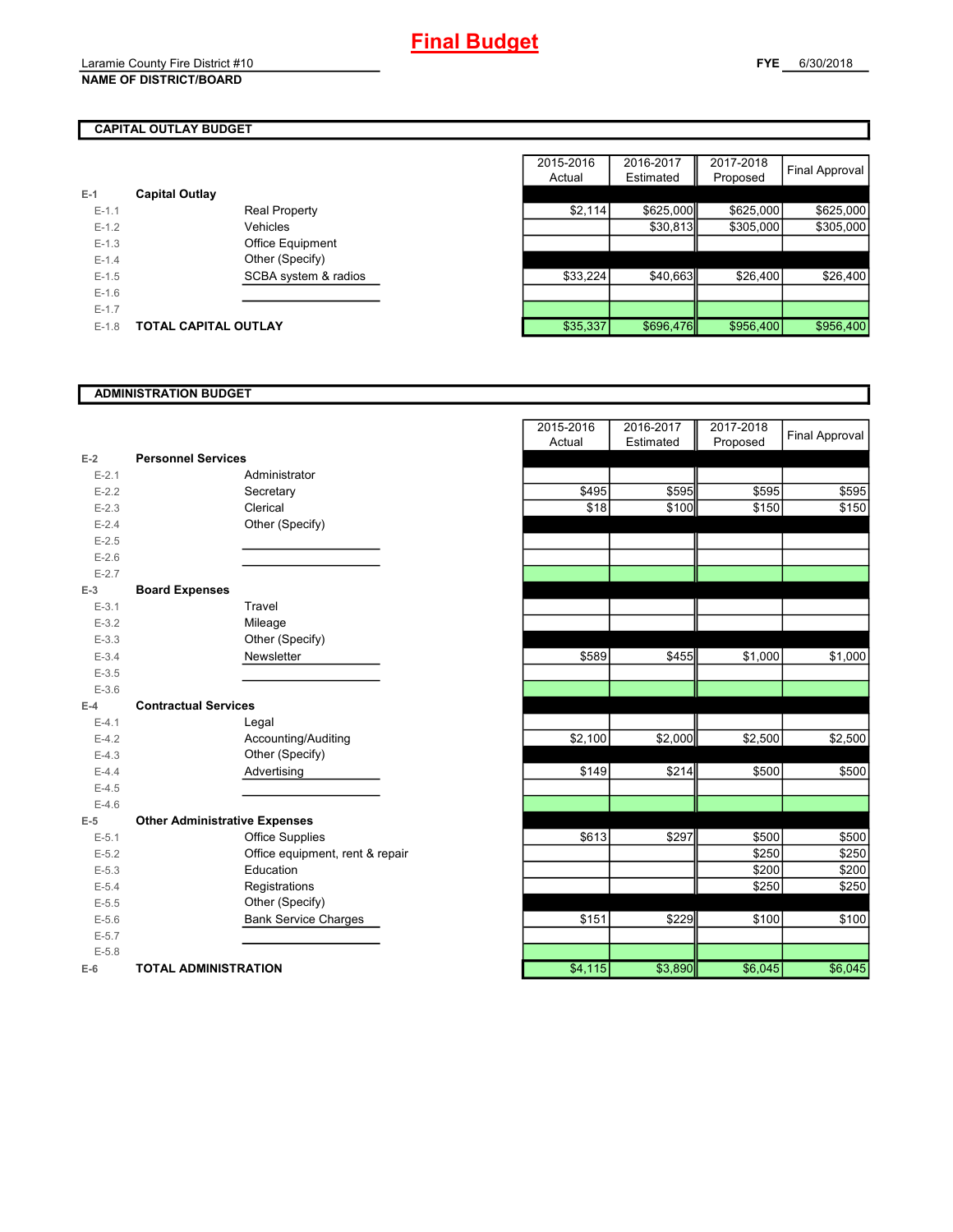# **Final Budget**

**FYE** 6/30/2018

## **OPERATIONS BUDGET**

| E-7       | <b>Personnel Services</b>              |
|-----------|----------------------------------------|
| $E - 7.1$ | Wages--Operations                      |
| $E - 7.2$ | <b>Service Contracts</b>               |
| $E - 7.3$ | Other (Specify)                        |
| $E - 7.4$ | Training                               |
| $E - 7.5$ | <b>Background Checks</b>               |
| $E - 7.6$ | see additional details                 |
| $E-8$     | <b>Travel</b>                          |
| $E-8.1$   | Mileage                                |
| $E-8.2$   | Other (Specify)                        |
| $E-8.3$   |                                        |
| $E-8.4$   |                                        |
| $E - 8.5$ |                                        |
| $E-9$     | <b>Operating supplies (List)</b>       |
| $E-9.1$   | <b>Station Supplies</b>                |
| $E-9.2$   | <b>Reporting Software</b>              |
| $E-9.3$   | Foam                                   |
| $E-9.4$   |                                        |
| $E-9.5$   |                                        |
| $E-10$    | <b>Program Services (List)</b>         |
|           |                                        |
| $E-10.1$  | Fuel                                   |
| $E-10.2$  | Vehicle Maintenance                    |
| $E-10.3$  | Small Equipment                        |
| $E-10.4$  | <b>Equipment Repairs</b>               |
| $E-10.5$  | see additional details                 |
| $E-11$    | <b>Contractual Arrangements (List)</b> |
| $E-11.1$  | Land Lease                             |
| $E-11.2$  | <b>WY Mitigation</b>                   |
| $E-11.3$  | <b>Equipment Testing</b>               |
| $E-11.4$  |                                        |
| $E-11.5$  |                                        |
| $E-12$    | <b>Other operations (Specify)</b>      |
| $E-12.1$  | Dues                                   |
| $E-12.2$  | <b>Bldg/Grounds</b>                    |
| $E-12.3$  | Utilities                              |
| $E-12.4$  | <b>Meeting Expenses</b>                |
| $E-12.5$  |                                        |

|           |                                        | 2015-2016<br>Actual | 2016-2017<br>Estimated | 2017-2018<br>Proposed | <b>Final Approval</b> |
|-----------|----------------------------------------|---------------------|------------------------|-----------------------|-----------------------|
| $E-7$     | <b>Personnel Services</b>              |                     |                        |                       |                       |
| $E - 7.1$ | Wages--Operations                      |                     |                        |                       |                       |
| $E - 7.2$ | <b>Service Contracts</b>               |                     |                        |                       |                       |
| $E - 7.3$ | Other (Specify)                        |                     |                        |                       |                       |
| $E - 7.4$ | Training                               | \$4,547             | \$3,323                | \$4,500               | \$4,500               |
| $E - 7.5$ | <b>Background Checks</b>               |                     | \$49                   | \$70                  | \$70                  |
| $E - 7.6$ | see additional details                 |                     |                        | \$1,500               | \$1,500               |
| $E-8$     | <b>Travel</b>                          |                     |                        |                       |                       |
| $E-8.1$   | Mileage                                |                     |                        |                       |                       |
| $E - 8.2$ | Other (Specify)                        |                     |                        |                       |                       |
| $E - 8.3$ |                                        |                     |                        |                       |                       |
| $E - 8.4$ |                                        |                     |                        |                       |                       |
| $E-8.5$   |                                        |                     |                        |                       |                       |
| $E-9$     | <b>Operating supplies (List)</b>       |                     |                        |                       |                       |
| $E-9.1$   | <b>Station Supplies</b>                | \$1,808             | \$2,668                | \$3,000               | \$3,000               |
| $E-9.2$   | <b>Reporting Software</b>              | $-$792$             | \$305                  | \$450                 | \$450                 |
| $E-9.3$   | Foam                                   | \$623               | \$875                  | \$1,500               | \$1,500               |
| $E-9.4$   |                                        |                     |                        |                       |                       |
| $E-9.5$   |                                        |                     |                        |                       |                       |
| E-10      | <b>Program Services (List)</b>         |                     |                        |                       |                       |
| $E-10.1$  | Fuel                                   | \$2,062             | \$2,737                | \$2,250               | \$2,250               |
| $E-10.2$  | Vehicle Maintenance                    | \$10,972            | \$10,083               | \$8,500               | \$8,500               |
| $E-10.3$  | Small Equipment                        | \$1,849             | \$6,923                | \$2,500               | \$2,500               |
| $E-10.4$  | <b>Equipment Repairs</b>               | \$3,777             | \$5,305                | \$3,370               | \$3,370               |
| $E-10.5$  | see additional details                 |                     |                        | \$2,500               | \$2,500               |
| E-11      | <b>Contractual Arrangements (List)</b> |                     |                        |                       |                       |
| $E-11.1$  | Land Lease                             | \$475               | \$375                  | \$475                 | \$475                 |
| $E-11.2$  | <b>WY Mitigation</b>                   | \$21,642            | $\overline{$8,901}$    | $\overline{$1,000}$   | \$1,000               |
| $E-11.3$  | <b>Equipment Testing</b>               |                     |                        |                       |                       |
| $E-11.4$  |                                        |                     |                        |                       |                       |
| $E-11.5$  |                                        |                     |                        |                       |                       |
| $E-12$    | <b>Other operations (Specify)</b>      |                     |                        |                       |                       |
| $E-12.1$  | Dues                                   | \$150               | \$200                  | \$225                 | \$225                 |
| $E-12.2$  | <b>Bldg/Grounds</b>                    | \$1,201             | \$754                  | \$3,100               | \$3,100               |
| $E-12.3$  | <b>Utilities</b>                       | \$6,038             | \$5,900                | \$9,000               | \$9,000               |
| $E-12.4$  | <b>Meeting Expenses</b>                |                     | \$398                  | \$400                 | \$400                 |
| $E-12.5$  |                                        |                     |                        |                       |                       |
| $E-13$    | <b>TOTAL OPERATIONS</b>                | \$54,350            | \$48,795               | \$44,340              | \$44,340              |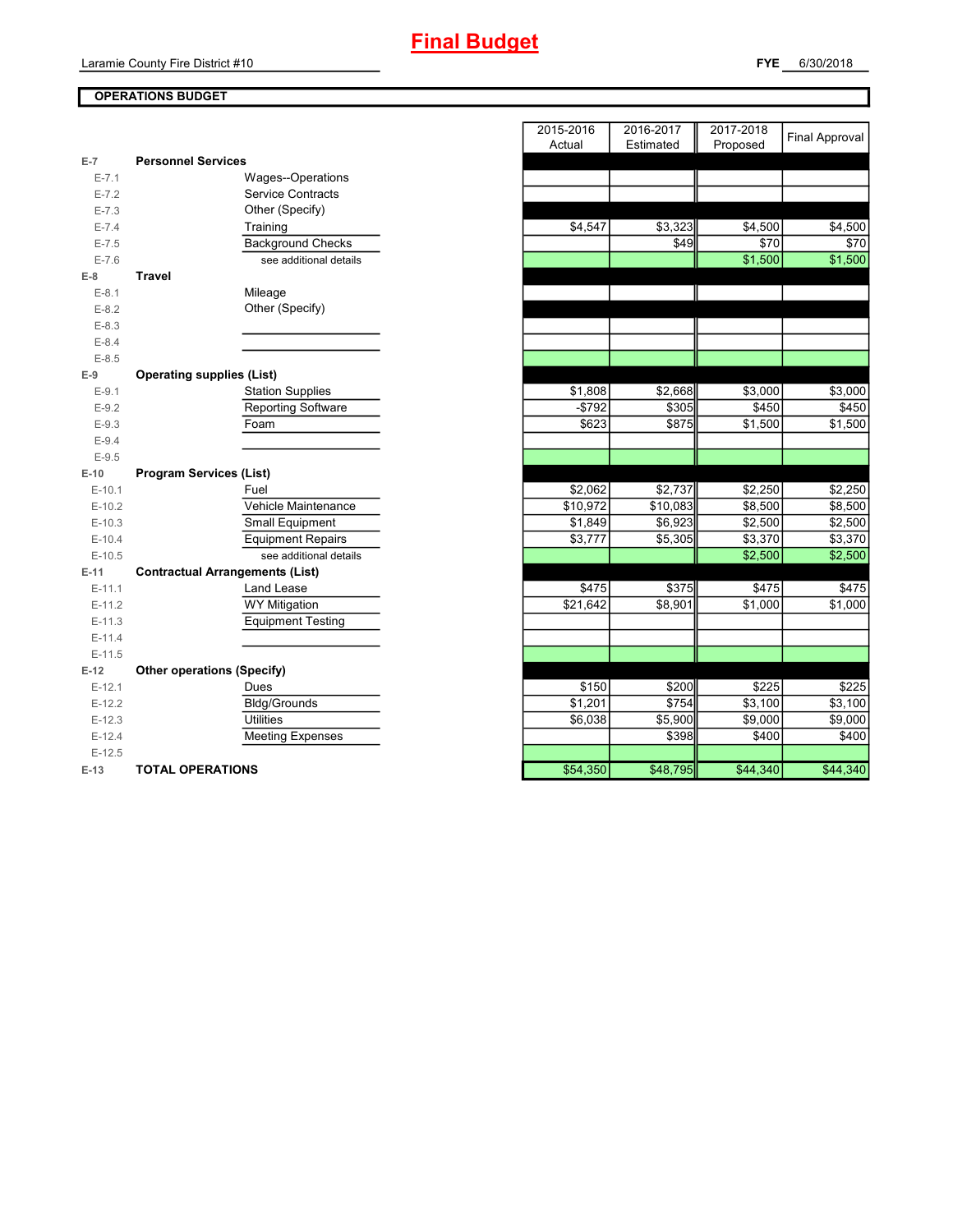## **INDIRECT COSTS BUDGET**

| $E-14$   | Insurance                     |
|----------|-------------------------------|
| $E-14.1$ | Liability                     |
| $E-14.2$ | <b>Buildings and vehicles</b> |
| $F-14.3$ | Equipment                     |
| $E-14.4$ | Other (Specify)               |
| $E-14.5$ |                               |
| $F-146$  |                               |
| $F-147$  |                               |
| E-15     | Indirect payroll costs:       |
| $F-151$  | FICA (Social Security) taxes  |
| $E-15.2$ | <b>Workers Compensation</b>   |
| $F-15.3$ | <b>Unemployment Taxes</b>     |
| $E-15.4$ | Retirement                    |
| $E-15.5$ | Health Insurance              |
| $E-15.6$ | Other (Specify)               |
| $F-157$  |                               |
| $E-15.8$ |                               |
| $E-15.9$ |                               |
| $E-16$   | <b>Depreciation Expenses</b>  |
| $E-17$   | <b>TOTAL INDIRECT COSTS</b>   |

|          |                              | 2015-2016<br>Actual | 2016-2017<br>Estimated | 2017-2018<br>Proposed | <b>Final Approval</b> |
|----------|------------------------------|---------------------|------------------------|-----------------------|-----------------------|
| $E-14$   | Insurance                    |                     |                        |                       |                       |
| $E-14.1$ | Liability                    | \$4,600             | \$4,137                | \$7,000               | \$7,000               |
| $E-14.2$ | Buildings and vehicles       |                     |                        |                       |                       |
| $E-14.3$ | Equipment                    |                     |                        |                       |                       |
| $E-14.4$ | Other (Specify)              |                     |                        |                       |                       |
| $E-14.5$ |                              |                     |                        |                       |                       |
| $E-14.6$ |                              |                     |                        |                       |                       |
| $E-14.7$ |                              |                     |                        |                       |                       |
| $E-15$   | Indirect payroll costs:      |                     |                        |                       |                       |
| $E-15.1$ | FICA (Social Security) taxes |                     |                        |                       |                       |
| $E-15.2$ | <b>Workers Compensation</b>  | \$2,189             | \$1,208                | \$2,500               | \$2,500               |
| $E-15.3$ | <b>Unemployment Taxes</b>    |                     |                        |                       |                       |
| $E-15.4$ | Retirement                   | \$1,680             | \$1,980                | \$2,250               | \$2,250               |
| $E-15.5$ | Health Insurance             |                     |                        |                       |                       |
| $E-15.6$ | Other (Specify)              |                     |                        |                       |                       |
| $E-15.7$ |                              |                     |                        |                       |                       |
| $E-15.8$ |                              |                     |                        |                       |                       |
| $E-15.9$ |                              |                     |                        |                       |                       |
| E-16     | <b>Depreciation Expenses</b> |                     |                        |                       |                       |
| E-17     | <b>TOTAL INDIRECT COSTS</b>  | \$8,469             | \$7,325                | \$11,750              | \$11,750              |

#### **DEBT SERVICE BUDGET**

|         |                           | 2015-2016 | 2016-2017 | 2017-2018        |                |
|---------|---------------------------|-----------|-----------|------------------|----------------|
|         |                           | Actual    | Estimated | Proposed         | Final Approval |
| $D-1$   | <b>Debt Service</b>       |           |           |                  |                |
| $D-1.1$ | Principal                 |           |           |                  |                |
| $D-1.2$ | Interest                  |           |           |                  |                |
| $D-1.3$ | Fees                      |           |           |                  |                |
| $D-2$   | <b>TOTAL DEBT SERVICE</b> | \$0       | \$0       | \$0 <sub>1</sub> | \$0            |